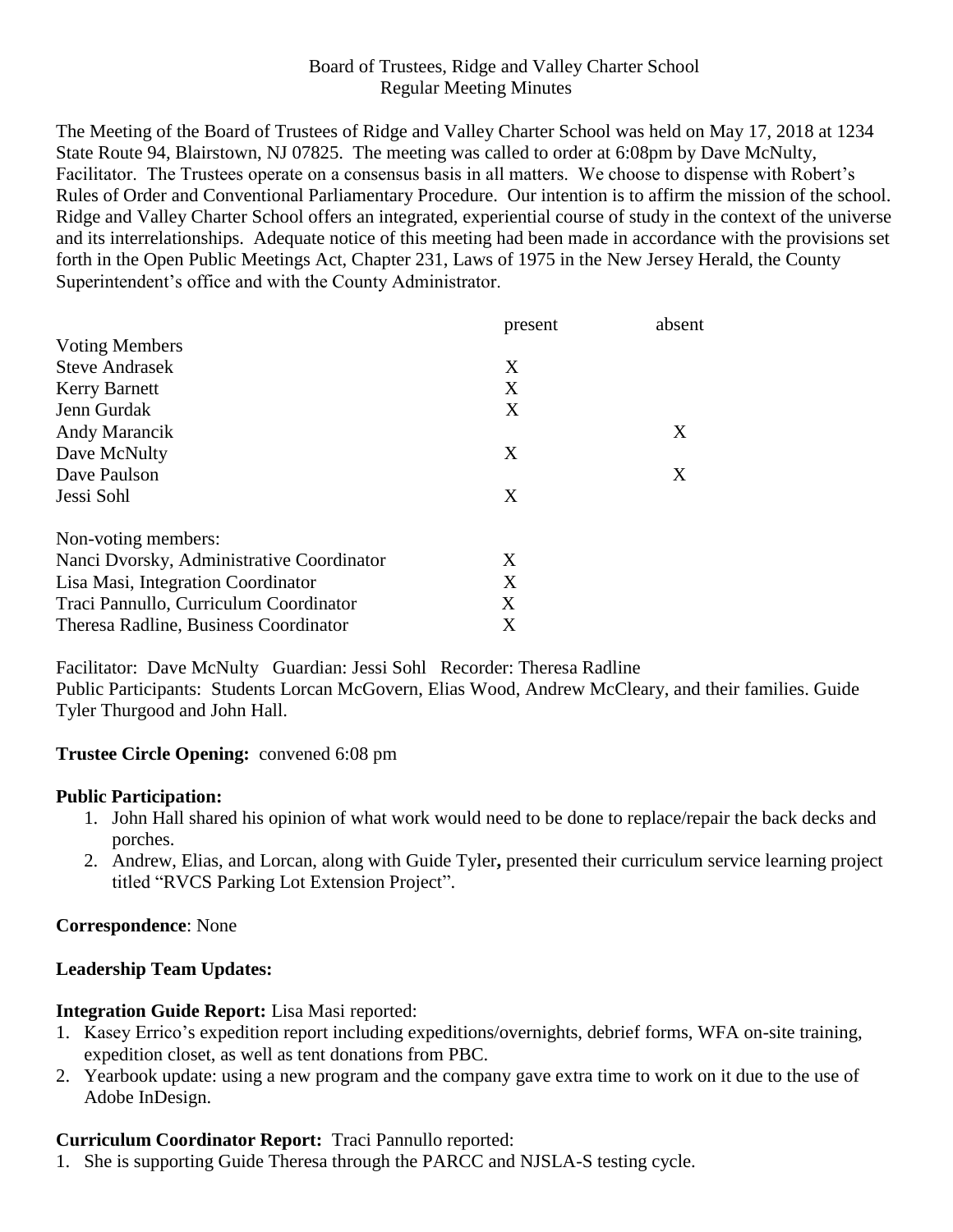# **Administrative Coordinator Report:** Nanci Dvorsky reported:

- 1. The extensive and creative list of clubs that were held during the school year.
- 2. Enrollment update: 46 students on the waiting list for next school year.
- 3. A lottery was held for  $1^{st}$ ,  $4^{th}$ ,  $5^{th}$ , and  $6^{th}$  grades (all out of district) waiting list for the 18-19 school year.
- 4. Arts Charter School, a startup charter school, came for a visit to observe and learn about our school upon recommendation of the NJ Charter School Association.

# **Business Coordinator Report:** Theresa Radline reported:

- Approval of the April 19, 2018 minutes, with corrections.
- **Resolution 5.17.18.a** To approve payment of bills in the amount of \$179,746.24 which includes payroll. Approved unanimously.
- **Resolution 5.17.18.b** To approve the Board Secretary and Treasurers' Reports for April 2018 and to certify that no major account or fund has been over expended and to confirm that sufficient funds are available to meet the school's financial obligations for the remainder of the year. Approved unanimously.
- **Resolution 5.17.18.c** To approve budget transfers from May 1, 2018 to May 30, 2018. Approved unanimously.
- **Resolution 5.17.18.d** The Board of Trustees of the Ridge and Valley Charter School, Inc. (the "School") hereby authorize and consent to the School entering into a loan transaction with Lakeland Bank ("Lakeland") for a Commercial Mortgage Loan in the estimated amount of \$860,000.00 (the "Loan") upon such terms and conditions as offers shall deem in the best interest of the School and (b) the execution and delivery by Steven Andrasek and Jessica Sohl (the "Authorized Trustees") of all such documents and instruments as shall be reasonably necessary for the closing of the Loans in such form as shall be reasonably acceptable to the Authorized Trustees. Approved unanimously.
- **Resolution 5.17.18.e** To approve QBE Student Accident Insurance for the 2018-2019 school year at a rate of \$687.00 (no increase). Approved unanimously.
- **Resolution 5.17.18.g** To approve contracting with Karin Desmet M.S. OTR/L for occupational therapy services for the 2018-2019 school year at a rate of \$70/hr for a minimum of five hours per day for 71 days, based on the current school calendar. Approved unanimously.
- **Resolution 5.17.18.h** To approve contracting with Linda Maffei, Pediatric Speech Therapy for speech therapy services for the 2018-2019 school year at a rate of \$75/hr for seven hours per day for 71 days, based on the current school calendar. Approved unanimously.
- **Resolution 5.17.18.i** To approve contracting with Judith Rocco, M.A. LDTC for Special Education testing services for the 2018-2019 school year at a rate of \$300 for Initial or Re-Evaluation Assessment, \$55 for Evaluation Planning Meeting, and \$100 for Annual Review. Approved unanimously.
- **Resolution 5.17.18.j** To approve contracting with Lillian Burgos for Special Education Social Worker support for the 2018-2019 school year at a rate of \$80/hr, as needed. Approved unanimously.
- **Resolution 5.17.18.k** To approve contracting with Glenn Richardson for School Business Administrator services for the 2018-2019 school year in the amount of \$11,063.00. Approved unanimously.
- **Resolution 5.17.18.l** To approve applying for the ERIC WEST Risk Management Performance Award for the 2018-2019 school year in the amount of \$1,600.00. Approved unanimously.

# **Committee Reports:**

**Hiring:** Steve Andrasek reported that rounds of interviews are taking place for new hires for next school year. **Resolution 5.17.18.f** To accept contracts with Guides for the 2018-2019 school year. (See attached) Approved unanimously.

**Parent:** Jessi Sohl reported that the Guide Appreciation Lunch was a success with a lot of volunteers helping. End of year events have been posted—graduation, Earth Olympics, Ice Cream Social, and the RVLC fundraiser. The gear sale is starting on May 18 and will run for 2 weeks. Gear should be in by June 15.